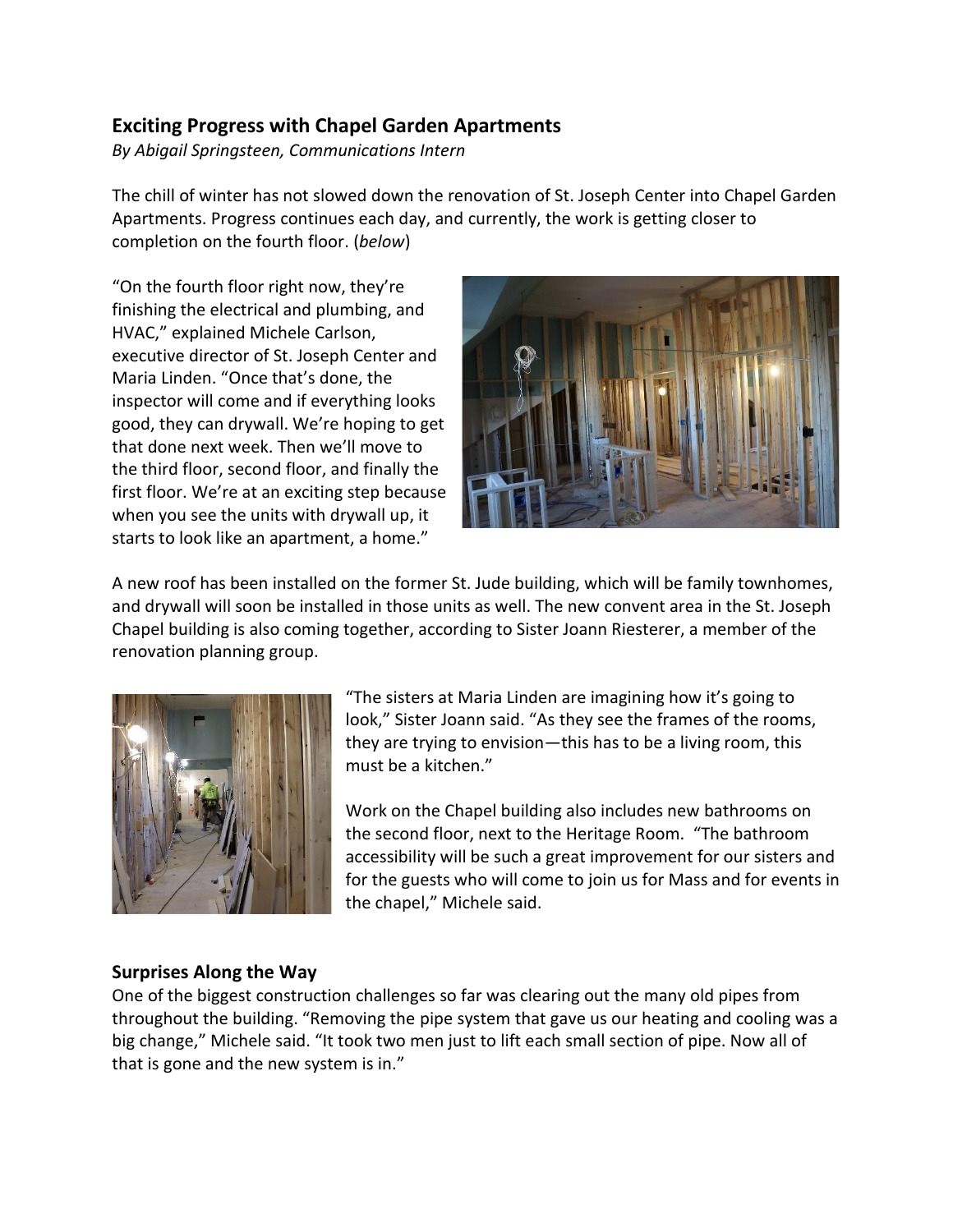"This is a historic building, so there are challenges," Sister Joann said. "When the plumbers are putting in the pipes, the apartments aren't directly underneath each other, so a pipe might be coming through the floor and running into the middle of a wall, or the middle of a room. That all has to be ironed out. It's a big challenge that they would not have if the spaces lined up from floor to floor."

"When you're dealing with a 100-year-old building, you're not developing it from a clean slate," Michele agreed. "When you knock a wall out, you don't know what you're going to find. But the building was constructed amazingly well, and that's very favorable to us, obviously. And the construction team and architects have a great partnership, and they are always working together."

For someone like Sister Joann, who has been around St. Joseph Center throughout her life, the changes have produced some wonderful surprises.

"On Floor 4-1/2, the windows had always been very high, but who would want to have an apartment where they couldn't look out the window?" To address this challenge, the construction teamed raised that entire floor. "When you walk up there now, you can look out the windows! I know that will be an awesome time when the sisters see it. Having lived up there for how many years as a dormitory, or an independent bedroom, they can now look out the windows. When I



walked up there—oh my goodness, I'd never seen the city from this view!" *(above*)

Michele said the renovations have revealed glimpses of the past. "There have been a lot of surprises, and not just structurally. There were beautiful mosaics. (*below*) I've kept a lot of



pieces that we've found and we're going to showcase them: gorgeous crown molding, beautiful cabinetry, bricks, the wood from the gym floor on the second floor of the town homes. These are being saved and will be displayed, and we will still keep the motherhouse in the forefront."

There have been other surprises, like a Schlitz beer can inside a wall and a newspaper from 1969 that mentions Sister Regina Pacis Meservey, who was then serving as principal at St. Gregory High School in St. Nazianz, Wisconsin. "The papers had fallen behind a built-in cabinet, between the cabinet and the wall," Sister Joann explained.